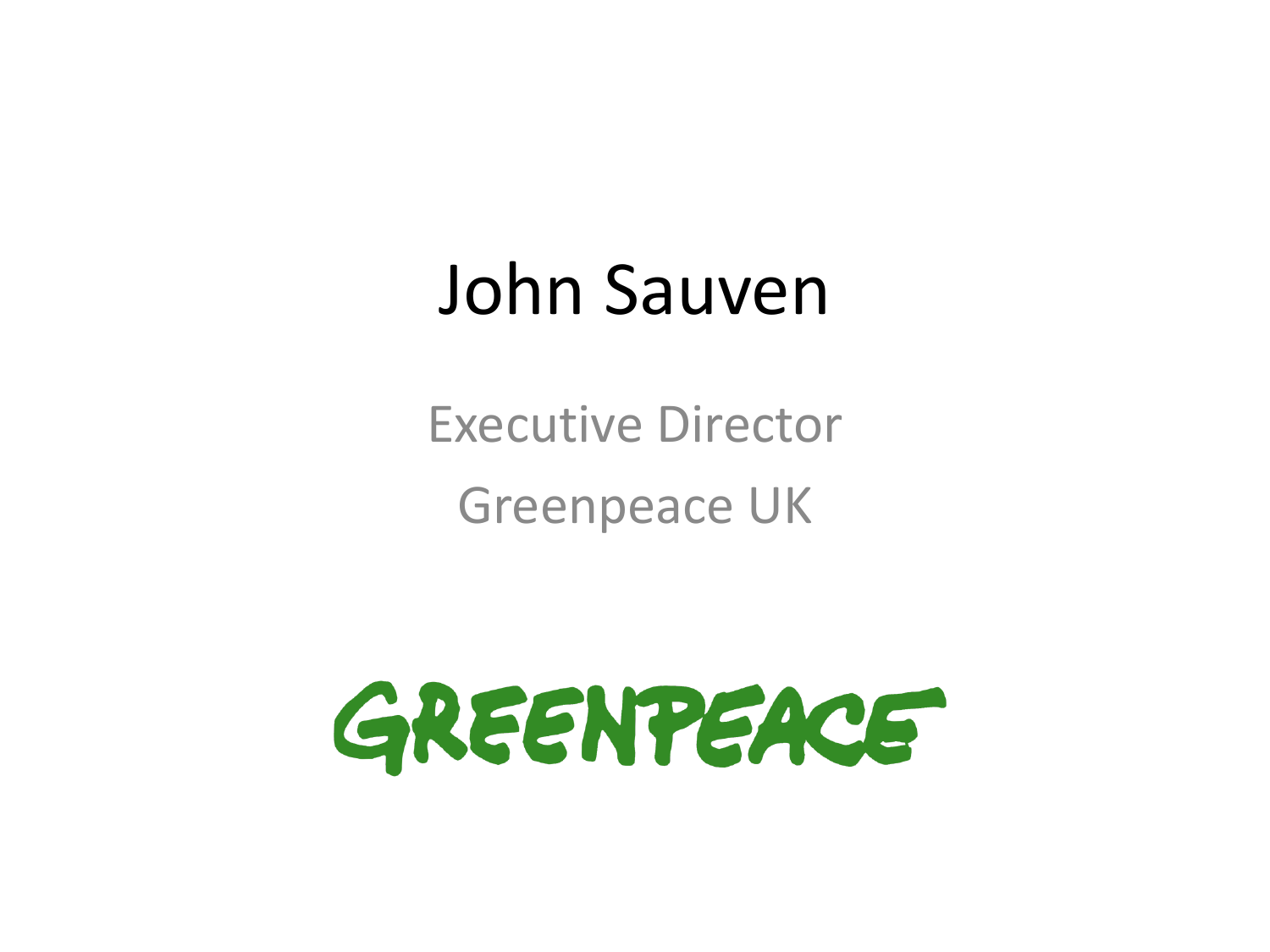## THE GREAT ACCELERATION

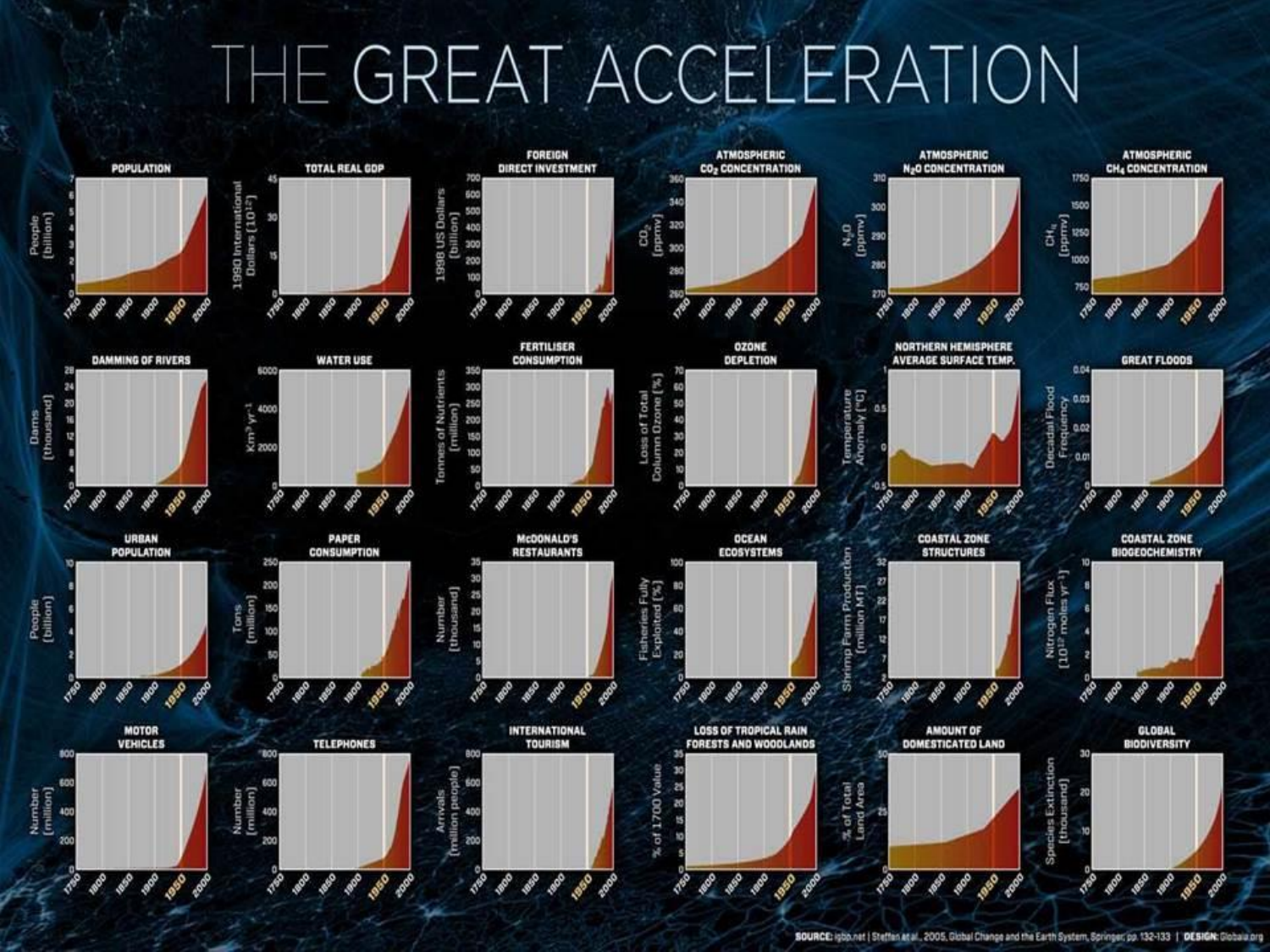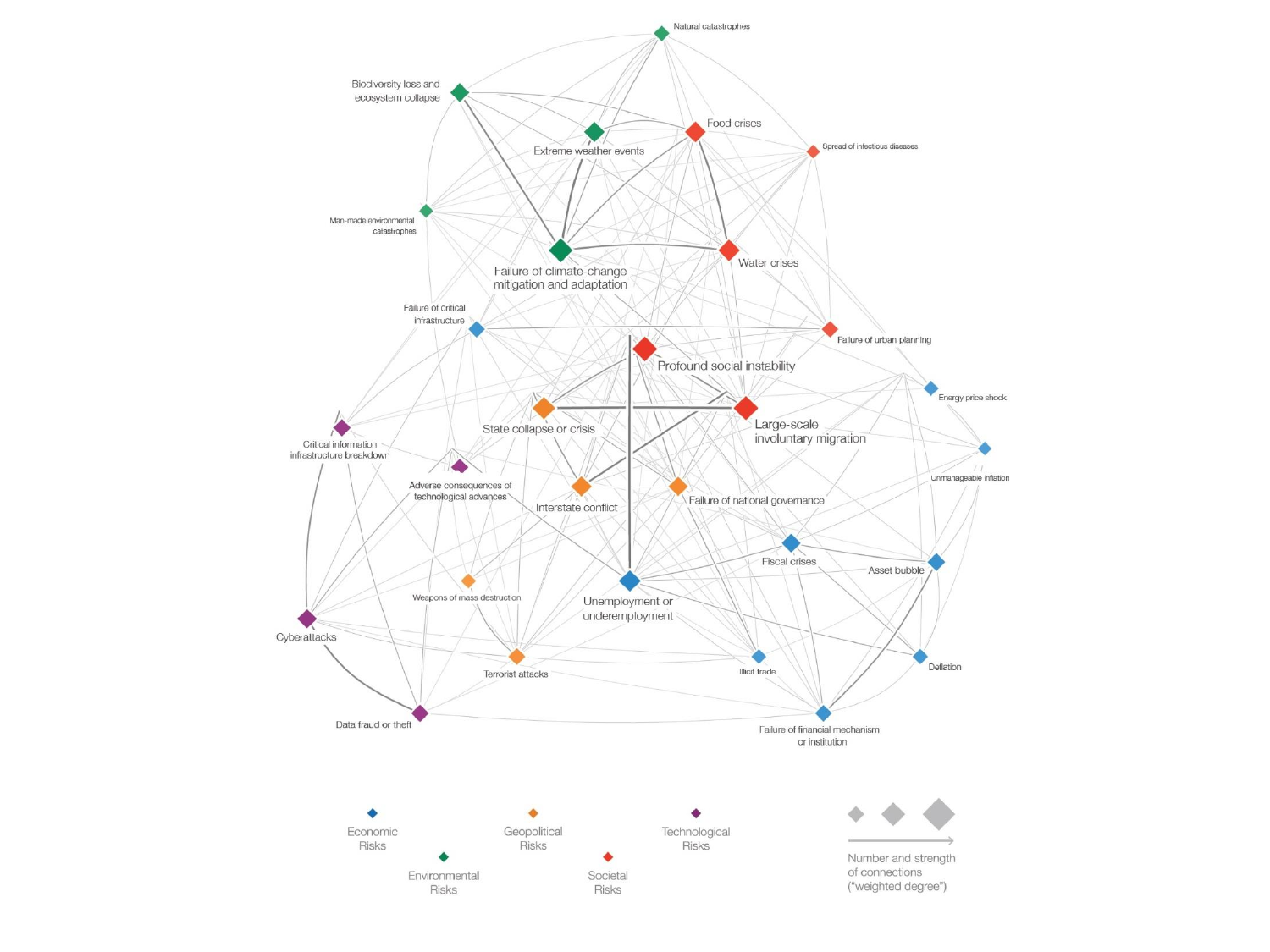*"The crisis consists precisely in the fact that the old is dying and the new cannot be born."* 

**Gramsci**

*"The philosophers have only interpreted the world, in various ways. The point, however, is to change it."*

**Inscribed on Karl Marx's grave**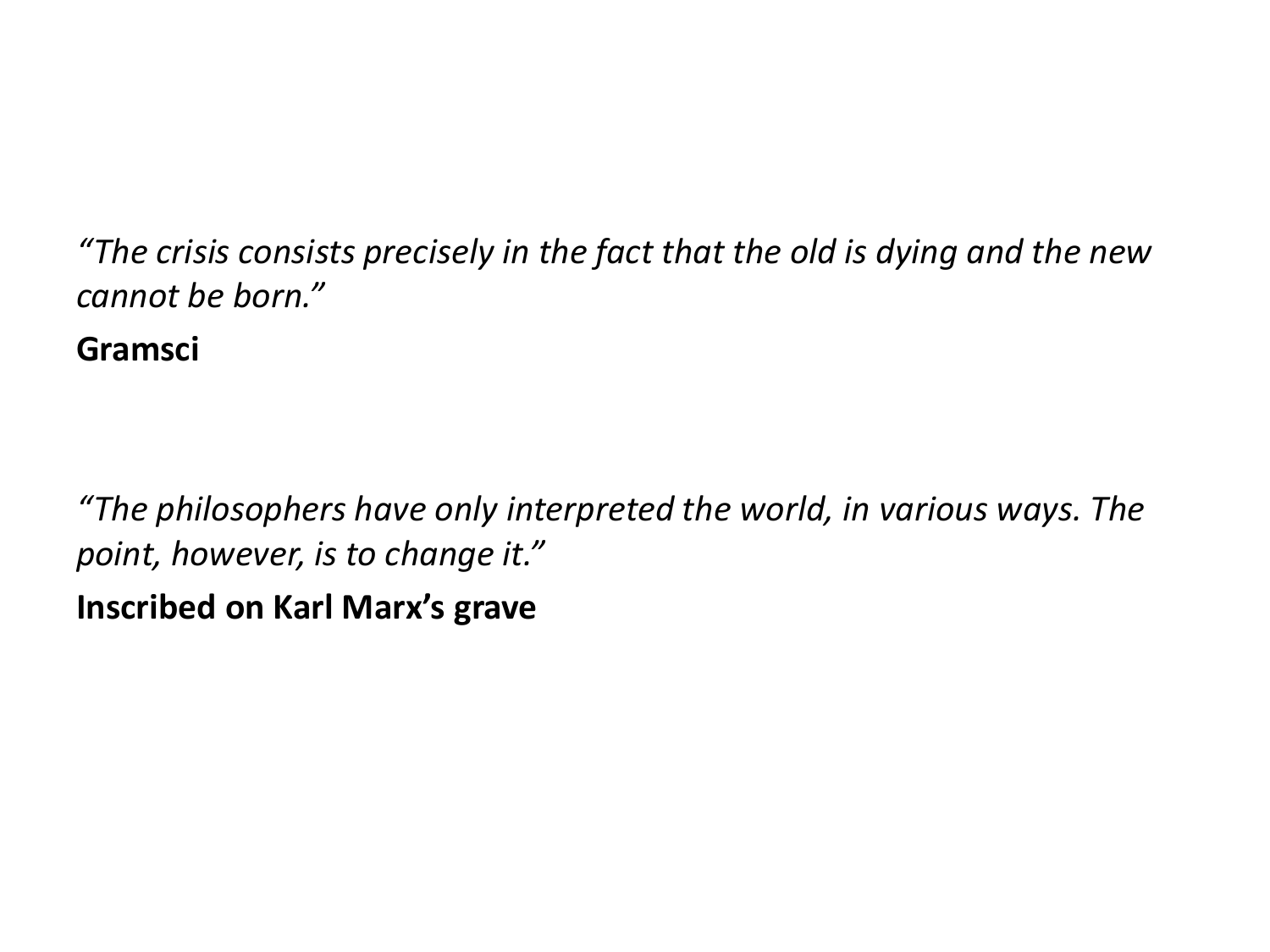**The physical state of the natural world especially climate change & biodiversity**

**Changing the Power dynamics/structures of society** **Changing the mindsets in society**